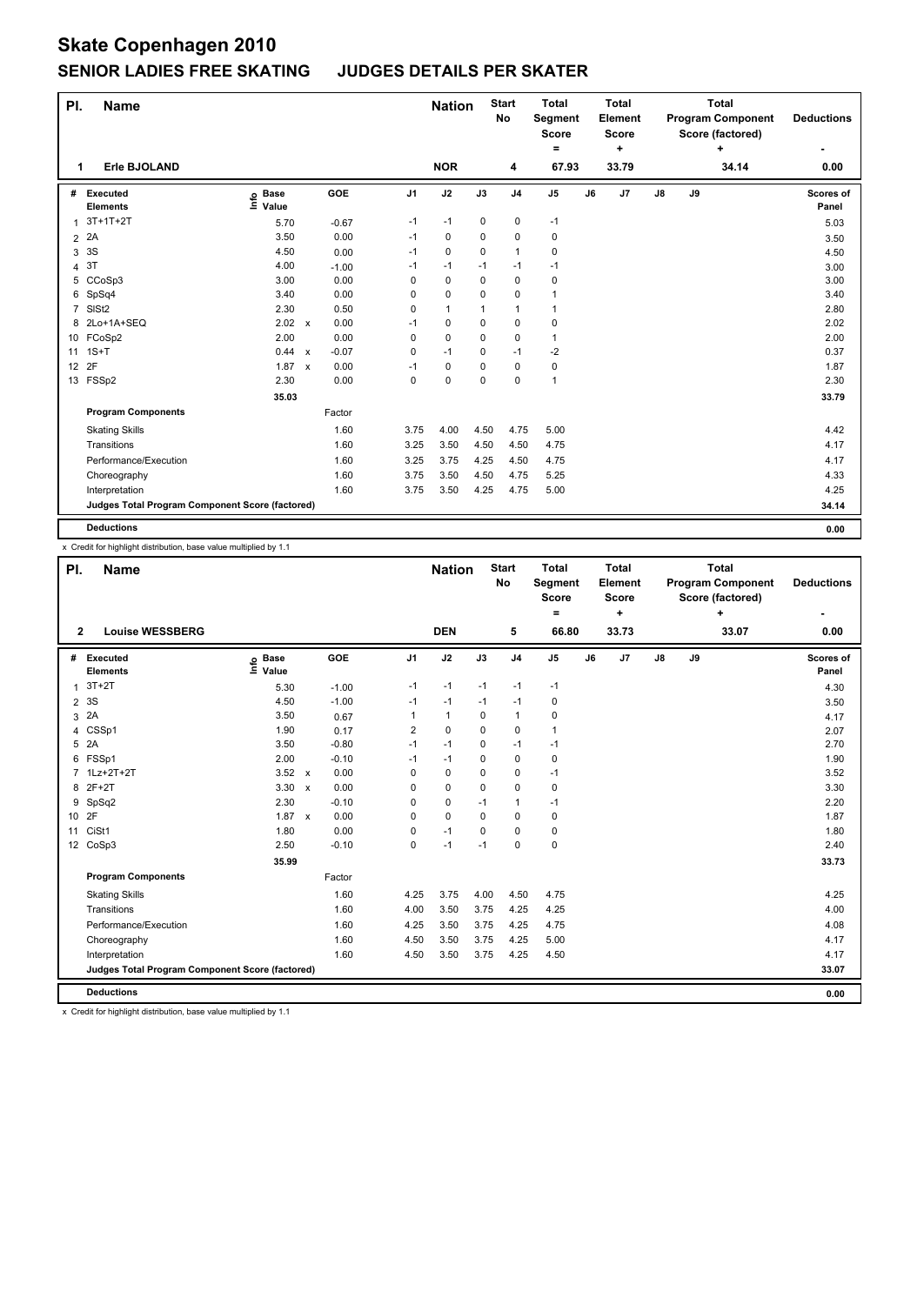## **Skate Copenhagen 2010 SENIOR LADIES FREE SKATING JUDGES DETAILS PER SKATER**

| PI.            | <b>Name</b>                                     |      |                      |              |                   |                | <b>Nation</b> |      | <b>Start</b><br>No | <b>Total</b><br>Segment<br><b>Score</b> |    | <b>Total</b><br>Element<br><b>Score</b> |               | <b>Program Component</b><br>Score (factored) | <b>Deductions</b> |                    |
|----------------|-------------------------------------------------|------|----------------------|--------------|-------------------|----------------|---------------|------|--------------------|-----------------------------------------|----|-----------------------------------------|---------------|----------------------------------------------|-------------------|--------------------|
| 3              | <b>Maria Lykke KRISTENSEN</b>                   |      |                      |              |                   |                | <b>DEN</b>    |      | 3                  | ۰<br>54.36                              |    | ÷<br>25.37                              |               |                                              | ÷<br>29.99        | 1.00               |
| #              | Executed<br><b>Elements</b>                     | ١nfo | <b>Base</b><br>Value |              | <b>GOE</b>        | J <sub>1</sub> | J2            | J3   | J <sub>4</sub>     | J <sub>5</sub>                          | J6 | J7                                      | $\mathsf{J}8$ | J9                                           |                   | Scores of<br>Panel |
| 1              | 3S<                                             | <    | 1.30                 |              | $-0.73$           | $-2$           | $-3$          | $-2$ | $-2$               | $-3$                                    |    |                                         |               |                                              |                   | 0.57               |
| $\overline{2}$ | 2F+2T                                           |      | 3.00                 |              | 0.00              | 0              | 0             | 0    | 0                  | $\pmb{0}$                               |    |                                         |               |                                              |                   | 3.00               |
| 3              | 2A                                              |      | 3.50                 |              | $-2.50$           | -3             | $-3$          | -3   | $-3$               | $-3$                                    |    |                                         |               |                                              |                   | 1.00               |
|                | 4 CCoSp4                                        |      | 3.50                 |              | 0.00              | 0              | $\mathbf 0$   | 0    | $\mathbf 0$        | 0                                       |    |                                         |               |                                              |                   | 3.50               |
|                | 5 SpSq3                                         |      | 3.10                 |              | 0.00              | 0              | 0             | 0    | $\mathbf{1}$       | 0                                       |    |                                         |               |                                              |                   | 3.10               |
| 6              | <b>2S</b>                                       |      | $1.43 \times$        |              | 0.00              | 0              | $\mathbf 0$   | 0    | $\pmb{0}$          | $\pmb{0}$                               |    |                                         |               |                                              |                   | 1.43               |
| $\overline{7}$ | 2A                                              |      | 3.85                 | $\mathsf{x}$ | $-1.60$           | $-2$           | $-2$          | $-2$ | $-2$               | $-2$                                    |    |                                         |               |                                              |                   | 2.25               |
| 8              | 2F                                              |      | 1.87 x               |              | 0.00              | 0              | $\mathbf 0$   | 0    | $\mathbf 0$        | $\pmb{0}$                               |    |                                         |               |                                              |                   | 1.87               |
| 9              | CSSp2                                           |      | 2.30                 |              | 0.00              | 0              | $\mathbf 0$   | 0    | 0                  | $\pmb{0}$                               |    |                                         |               |                                              |                   | 2.30               |
| 10 2A          |                                                 |      | 3.85 x               |              | $-1.60$           | -2             | $-2$          | $-2$ | -2                 | $-1$                                    |    |                                         |               |                                              |                   | 2.25               |
| 11             | SISt1                                           |      | 1.80                 |              | 0.00              | 0              | 0             | 0    | 0                  | 0                                       |    |                                         |               |                                              |                   | 1.80               |
|                | 12 FSSp2                                        |      | 2.30                 |              | 0.00              | 0              | $\mathbf 0$   | 0    | $\mathbf 0$        | $\pmb{0}$                               |    |                                         |               |                                              |                   | 2.30               |
|                |                                                 |      | 31.80                |              |                   |                |               |      |                    |                                         |    |                                         |               |                                              |                   | 25.37              |
|                | <b>Program Components</b>                       |      |                      |              | Factor            |                |               |      |                    |                                         |    |                                         |               |                                              |                   |                    |
|                | <b>Skating Skills</b>                           |      |                      |              | 1.60              | 3.25           | 3.75          | 4.25 | 4.00               | 4.75                                    |    |                                         |               |                                              |                   | 4.00               |
|                | Transitions                                     |      |                      |              | 1.60              | 3.00           | 3.50          | 4.25 | 3.75               | 4.25                                    |    |                                         |               |                                              |                   | 3.83               |
|                | Performance/Execution                           |      |                      |              | 1.60              | 3.25           | 3.25          | 4.00 | 3.50               | 4.75                                    |    |                                         |               |                                              |                   | 3.58               |
|                | Choreography                                    |      |                      |              | 1.60              | 3.00           | 3.50          | 4.00 | 3.75               | 4.25                                    |    |                                         |               |                                              |                   | 3.75               |
|                | Interpretation                                  |      |                      |              | 1.60              | 3.00           | 3.50          | 3.75 | 3.50               | 4.25                                    |    |                                         |               |                                              |                   | 3.58               |
|                | Judges Total Program Component Score (factored) |      |                      |              |                   |                |               |      |                    |                                         |    |                                         |               |                                              |                   | 29.99              |
|                | <b>Deductions</b>                               |      |                      |              | Falls:<br>$-1.00$ |                |               |      |                    |                                         |    |                                         |               |                                              |                   | $-1.00$            |

< Downgraded jump x Credit for highlight distribution, base value multiplied by 1.1

| PI.             | <b>Name</b>                                     |         |                      |              |                   |                | <b>Nation</b> |             | <b>Start</b><br>No | <b>Total</b><br>Segment<br><b>Score</b><br>= |    | <b>Total</b><br>Element<br><b>Score</b><br>÷ | <b>Total</b><br><b>Program Component</b><br>Score (factored)<br>÷ |    |       | <b>Deductions</b>  |
|-----------------|-------------------------------------------------|---------|----------------------|--------------|-------------------|----------------|---------------|-------------|--------------------|----------------------------------------------|----|----------------------------------------------|-------------------------------------------------------------------|----|-------|--------------------|
| 4               | <b>Nilla JOHNSSON</b>                           |         |                      |              |                   |                | <b>SWE</b>    |             | $\mathbf{2}$       | 49.16                                        |    | 20.90                                        |                                                                   |    | 30.26 | 2.00               |
| #               | Executed<br><b>Elements</b>                     | lnfo    | <b>Base</b><br>Value |              | GOE               | J <sub>1</sub> | J2            | J3          | J <sub>4</sub>     | J <sub>5</sub>                               | J6 | J7                                           | J8                                                                | J9 |       | Scores of<br>Panel |
| 1               | $2F+1T$                                         |         | 2.10                 |              | $-0.10$           | $-1$           | $\mathbf 0$   | 0           | $\pmb{0}$          | $-1$                                         |    |                                              |                                                                   |    |       | 2.00               |
| $\overline{2}$  | 2A                                              |         | 3.50                 |              | $-1.60$           | $-2$           | $-2$          | $-1$        | $-2$               | $-2$                                         |    |                                              |                                                                   |    |       | 1.90               |
| 3               | 3S                                              |         | 4.50                 |              | $-3.00$           | $-3$           | $-3$          | $-3$        | $-3$               | -3                                           |    |                                              |                                                                   |    |       | 1.50               |
| 4               | FSSp2                                           |         | 2.30                 |              | 0.00              | 0              | 0             | 0           | 0                  | $-1$                                         |    |                                              |                                                                   |    |       | 2.30               |
| 5               | LSp2                                            |         | 1.90                 |              | 0.17              | 1              | $\pmb{0}$     | 0           | $\mathbf 0$        | $\mathbf{1}$                                 |    |                                              |                                                                   |    |       | 2.07               |
| 6               | 2A<                                             | $\prec$ | 0.80                 |              | $-0.50$           | -3             | $-3$          | -3          | $-3$               | -3                                           |    |                                              |                                                                   |    |       | 0.30               |
| $\overline{7}$  | SIS <sub>t2</sub>                               |         | 2.30                 |              | 0.00              | $\Omega$       | $\mathbf 0$   | $\Omega$    | $\mathbf 0$        | 0                                            |    |                                              |                                                                   |    |       | 2.30               |
| 8               | 1F                                              |         | 0.55                 | $\mathsf{x}$ | 0.00              | 0              | $\mathbf 0$   | 0           | $\mathbf 0$        | 0                                            |    |                                              |                                                                   |    |       | 0.55               |
| 9               | SpSq4                                           |         | 3.40                 |              | 0.00              | 1              | $\mathbf 0$   | $\mathbf 0$ | $\pmb{0}$          | 0                                            |    |                                              |                                                                   |    |       | 3.40               |
| 10 <sup>1</sup> | 1Lz                                             |         | 0.66                 | $\mathbf{x}$ | $-0.23$           | $-2$           | $-2$          | $-2$        | $-3$               | -3                                           |    |                                              |                                                                   |    |       | 0.43               |
| 11              | 2 <sub>LO</sub>                                 |         | $1.65 \times$        |              | 0.00              | $\Omega$       | $\mathbf 0$   | $\Omega$    | $\mathbf 0$        | $\mathbf 0$                                  |    |                                              |                                                                   |    |       | 1.65               |
| 12              | CCoSp2                                          |         | 2.50                 |              | 0.00              | 0              | $-1$          | $\mathbf 0$ | $\mathbf 0$        | $\pmb{0}$                                    |    |                                              |                                                                   |    |       | 2.50               |
|                 |                                                 |         | 26.16                |              |                   |                |               |             |                    |                                              |    |                                              |                                                                   |    |       | 20.90              |
|                 | <b>Program Components</b>                       |         |                      |              | Factor            |                |               |             |                    |                                              |    |                                              |                                                                   |    |       |                    |
|                 | <b>Skating Skills</b>                           |         |                      |              | 1.60              | 3.75           | 4.00          | 4.25        | 4.00               | 4.75                                         |    |                                              |                                                                   |    |       | 4.08               |
|                 | Transitions                                     |         |                      |              | 1.60              | 3.25           | 3.25          | 4.00        | 3.50               | 4.00                                         |    |                                              |                                                                   |    |       | 3.58               |
|                 | Performance/Execution                           |         |                      |              | 1.60              | 3.25           | 3.50          | 4.00        | 3.50               | 4.50                                         |    |                                              |                                                                   |    |       | 3.67               |
|                 | Choreography                                    |         |                      |              | 1.60              | 3.25           | 3.50          | 4.00        | 4.00               | 4.25                                         |    |                                              |                                                                   |    |       | 3.83               |
|                 | Interpretation                                  |         |                      |              | 1.60              | 3.25           | 3.50          | 4.25        | 3.75               | 4.00                                         |    |                                              |                                                                   |    |       | 3.75               |
|                 | Judges Total Program Component Score (factored) |         |                      |              |                   |                |               |             |                    |                                              |    |                                              |                                                                   |    |       | 30.26              |
|                 | <b>Deductions</b>                               |         |                      |              | Falls:<br>$-2.00$ |                |               |             |                    |                                              |    |                                              |                                                                   |    |       | $-2.00$            |

< Downgraded jump x Credit for highlight distribution, base value multiplied by 1.1